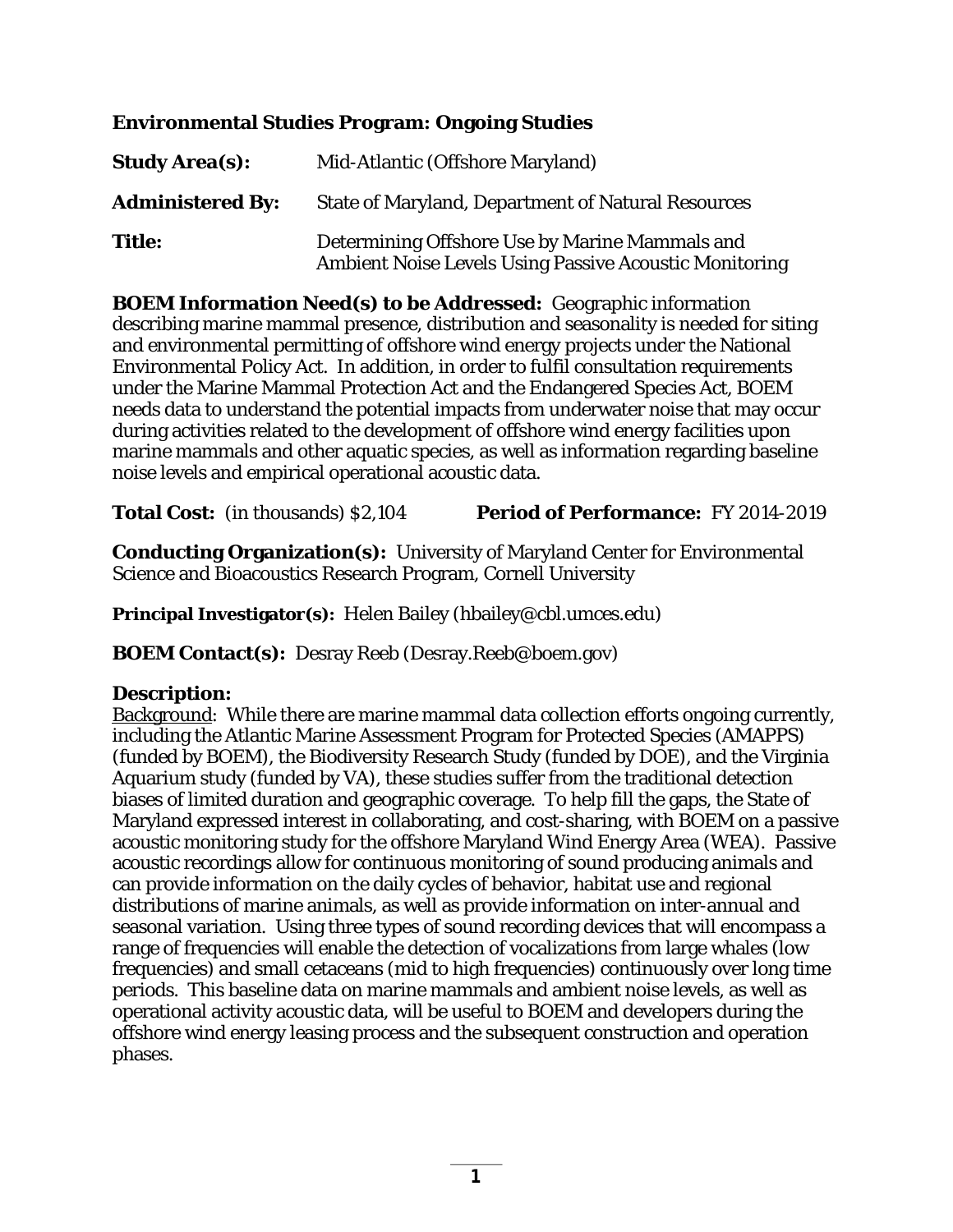Objectives: The goals of this research are to provide an assessment of the species composition and geographic distributions of marine mammals present in the vicinity of the Maryland WEA and to provide a baseline of ambient underwater noise. Passive acoustic monitoring (PAM) can provide species presence information, and by using a grid-configured array, recording units can also provide location information via triangulation. Thus, with sufficient data, PAM can be used for presence-absence modeling and location-based analyses.

# Methods:

- Produce a database of the temporal occurrence and spatial distributions of vocalizing marine mammals (including right whales, fin whales, humpback whales, minke whales and any small cetacean species) identified using a combination of automated call detection software and expert human validation,
- Estimate specific spatial locations and movements of North Atlantic right whales within and near the Maryland WEA, using an acoustic localization array,
- Undertake statistical analysis of location data, and
- Develop spatially explicit noise statistics to define baseline levels of underwater ambient noise.
- Collect operational acoustic data during high resolution geophysical surveys and meteorological tower installation conducted by U.S. Wind in the Maryland Wind Energy Area.
- Analyze SM3M hydrophone data to identify the timing of the HRG survey events and linking them to the corresponding time period for the dolphin detections from the C-PODs.

**Current Status:** Data is being analyzed to look at the effects of storm events on dolphin occurrence and behavior; dolphin foraging behavior and dolphin whistle characteristics and feed behavior in relation to ambient noise levels. Additionally, the data is being analyzed for temporal patterns in large whale detections, and related large whale detections to environmental variables. Location estimates have been calculated for approximately 282 North Atlantic right whale calls (25% stratified sampling) within and outside of the WEA. When considering the average monthly percent acoustic presence in the array, North Atlantic right whale vocal presence increased from November 2016 – January 2017. Vocal presence was at its highest levels in January 2017 (60.7%) and sharply decreased in February 2017 (2.4%). Right whale vocal presence was detected at low levels from March 2017 – May 2017, and increased to 27.8% in June 2017. No humpback vocal presence was found in June 2017. During the winter months (January-March), there was an increase in presence that peaked in spring (April-June), with the highest average monthly percent presence occurring in April 2017. Monthly presence of minke whales was 14.3% during April 2017 at the most eastern offshore site. Within the array, minke whales were only detected during March and April 2017, all months with <5% average monthly percent presence. Fin whale